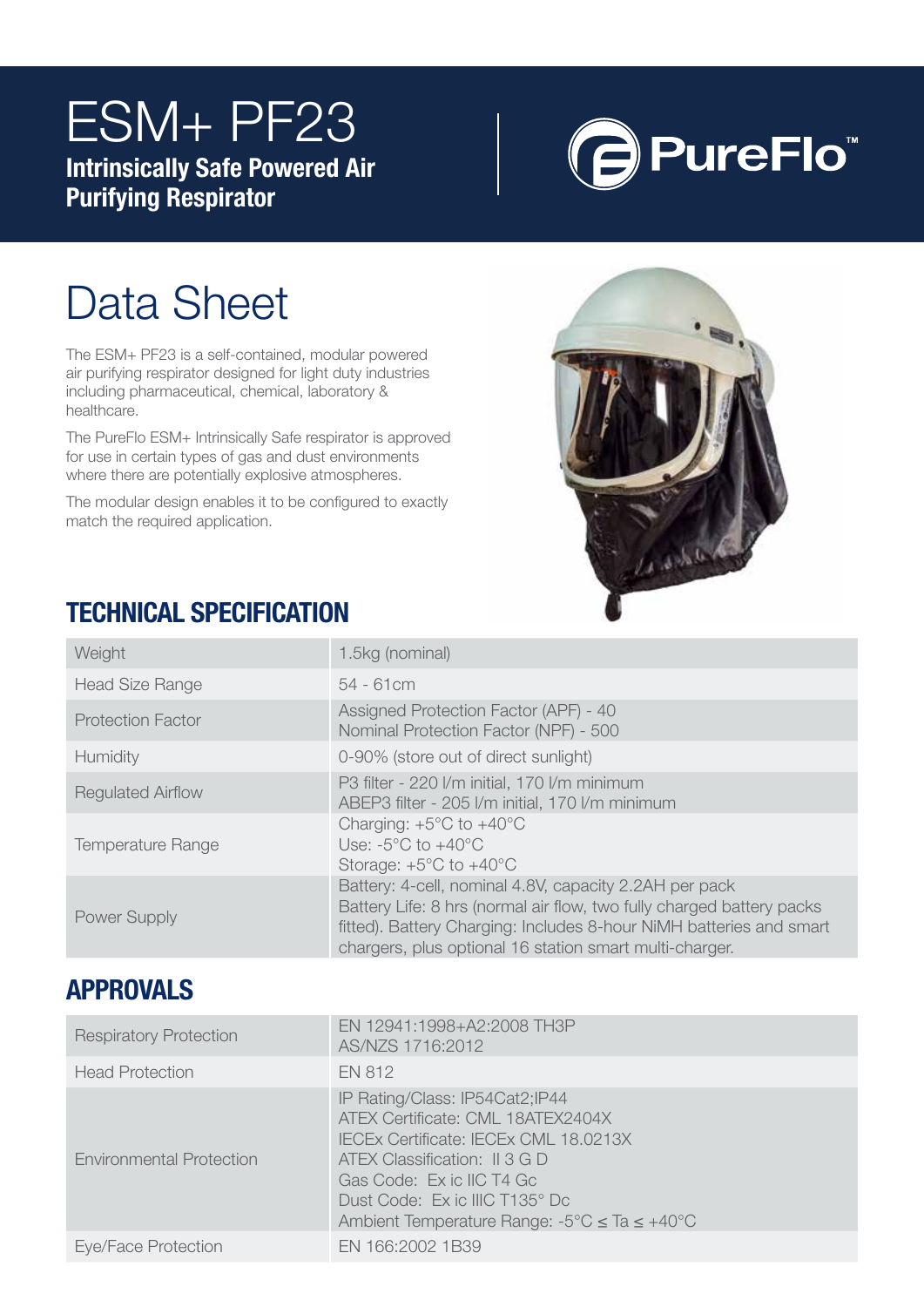#### PRODUCT CONFIGURATION

The PureFlo ESM+ PF23 is configurable for use in a variety of applications. Choose from the accessories below to configure to your specific needs.



### ELECTRONIC SYSTEMS MANAGEMENT (ESM)

#### SYSTEM INDICATOR

| <b>Power On:</b>         | Constant red visual indicator for approximately 30 seconds changing<br>to constant green when the operating point is reached. |
|--------------------------|-------------------------------------------------------------------------------------------------------------------------------|
|                          | Low air flow warning: Fast audible alarm, visual indicator flashing red.                                                      |
| <b>Normal operation:</b> | Constant green visual indicator.                                                                                              |

Gentex Europe, Commerce Road, Stranraer, Scotland, DG9 7DX Tel: +44 (0) 1776 704421 Fax: +44 (0) 1776 706342 Web: pureflo.gentexcorp.com Email: sales@gentexcorp.eu.com Follow Us on Twitter: @PureFloSafety



CE O 等

© Copyright 2019 Gentex Corporation. Gentex, PureFlo and PureFlo Hydra are registered trademarks of Gentex Corporation or its affiliates.

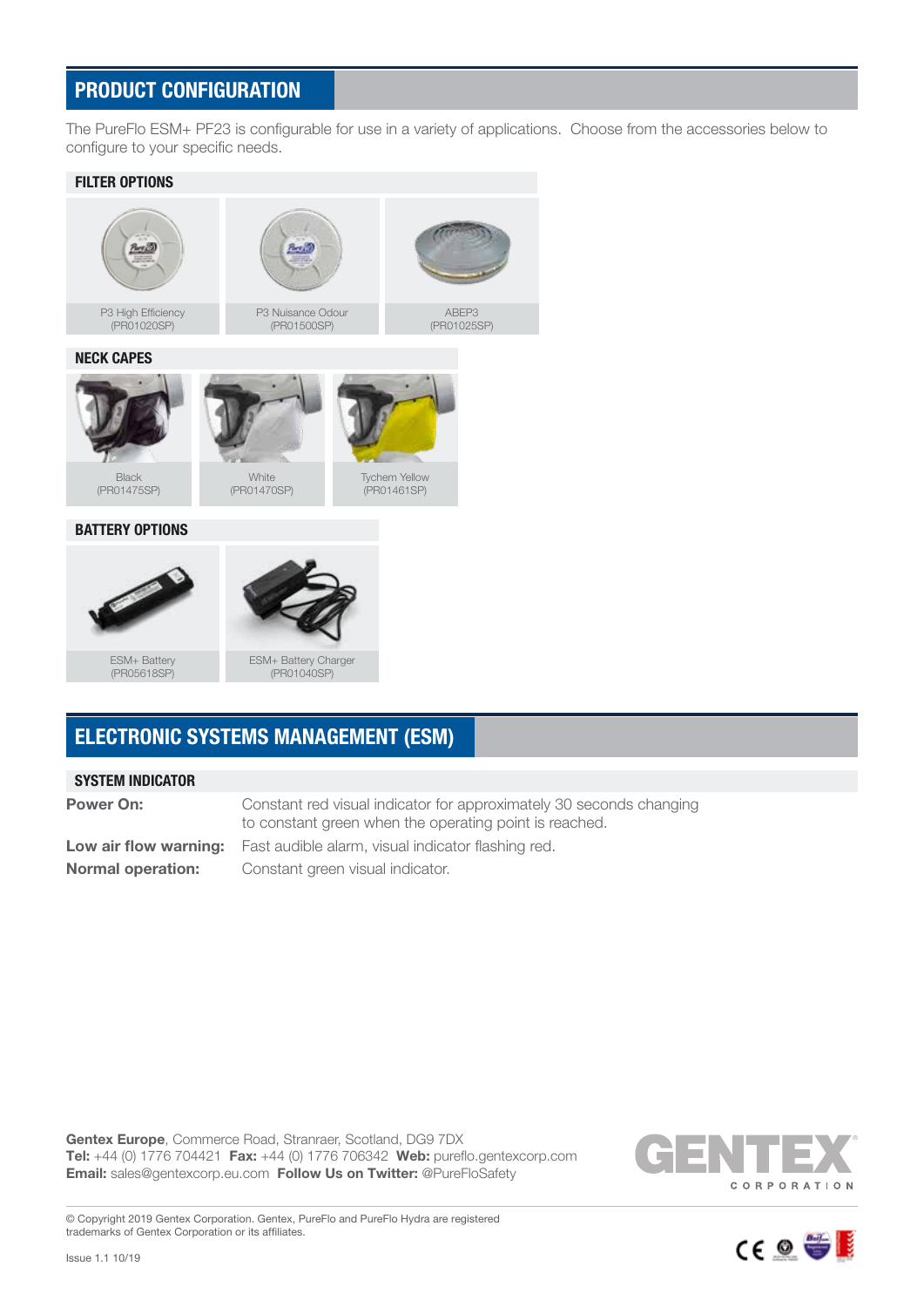# ESM+ PF33 Intrinsically Safe Powered Air

Purifying Respirator



# Data Sheet

The ESM+ PF33 is a self-contained, modular powered air purifying respirator designed for use in medium and heavy-duty industries including smelting, construction, metal recycling and welding.

The PureFlo ESM+ Intrinsically Safe respirator is approved for use in certain types of gas and dust environments where there are potentially explosive atmospheres.

The modular design enables it to be configured to exactly match the required application.



## TECHNICAL SPECIFICATION

| Weight                   | 1.5kg (nominal)                                                                                                                                                                                                    |
|--------------------------|--------------------------------------------------------------------------------------------------------------------------------------------------------------------------------------------------------------------|
| <b>Head Size Range</b>   | $54 - 61$ cm                                                                                                                                                                                                       |
| <b>Protection Factor</b> | Assigned Protection Factor (APF) - 40<br>Nominal Protection Factor (NPF) - 500                                                                                                                                     |
| Humidity                 | 0-90% (store out of direct sunlight)                                                                                                                                                                               |
| <b>Regulated Airflow</b> | P3 Filter - 220 I/m initial, 170 I/m minimum<br>ABEP3 Filter - 205 I/m initial, 170 I/m minimum                                                                                                                    |
| <b>Temperature Range</b> | Charging: $+5^{\circ}$ C to $+40^{\circ}$ C<br>Use: $-5^{\circ}$ C to $+40^{\circ}$ C<br>Storage: $+5^{\circ}$ C to $+40^{\circ}$ C                                                                                |
| Power Supply             | Battery: 4-cell, nominal 4.8V, capacity 2.2AH per pack<br>Battery Life: 8-hrs (normal air flow, two fully charged battery packs<br>fitted). Charging Method/Rate: Mains charger, 2.5 hrs from fully<br>discharged. |

### **APPROVALS**

| <b>Respiratory Protection</b>   | EN 12941:1998 + A2:2008 TH3P<br>AS/NZS 1716:2012                                                                                                                                                                                                                                 |
|---------------------------------|----------------------------------------------------------------------------------------------------------------------------------------------------------------------------------------------------------------------------------------------------------------------------------|
| <b>Head Protection</b>          | EN 397:2012+A1:2012                                                                                                                                                                                                                                                              |
| <b>Environmental Protection</b> | IP Rating/Class: IP54Cat2;IP44<br>ATEX Certificate: CML 18ATEX2404X<br>IECEx Certificate: IECEx CML 18.0213X<br>ATEX Classification: II 3 G D<br>Gas Code: Ex ic IIC T4 Gc<br>Dust Code: Ex ic IIIC T135° Dc<br>Ambient Temperature Range: $-5^{\circ}$ C $\leq$ Ta $\leq$ +40°C |
| Eye/Face Protection             | EN 166:2002 1B39                                                                                                                                                                                                                                                                 |